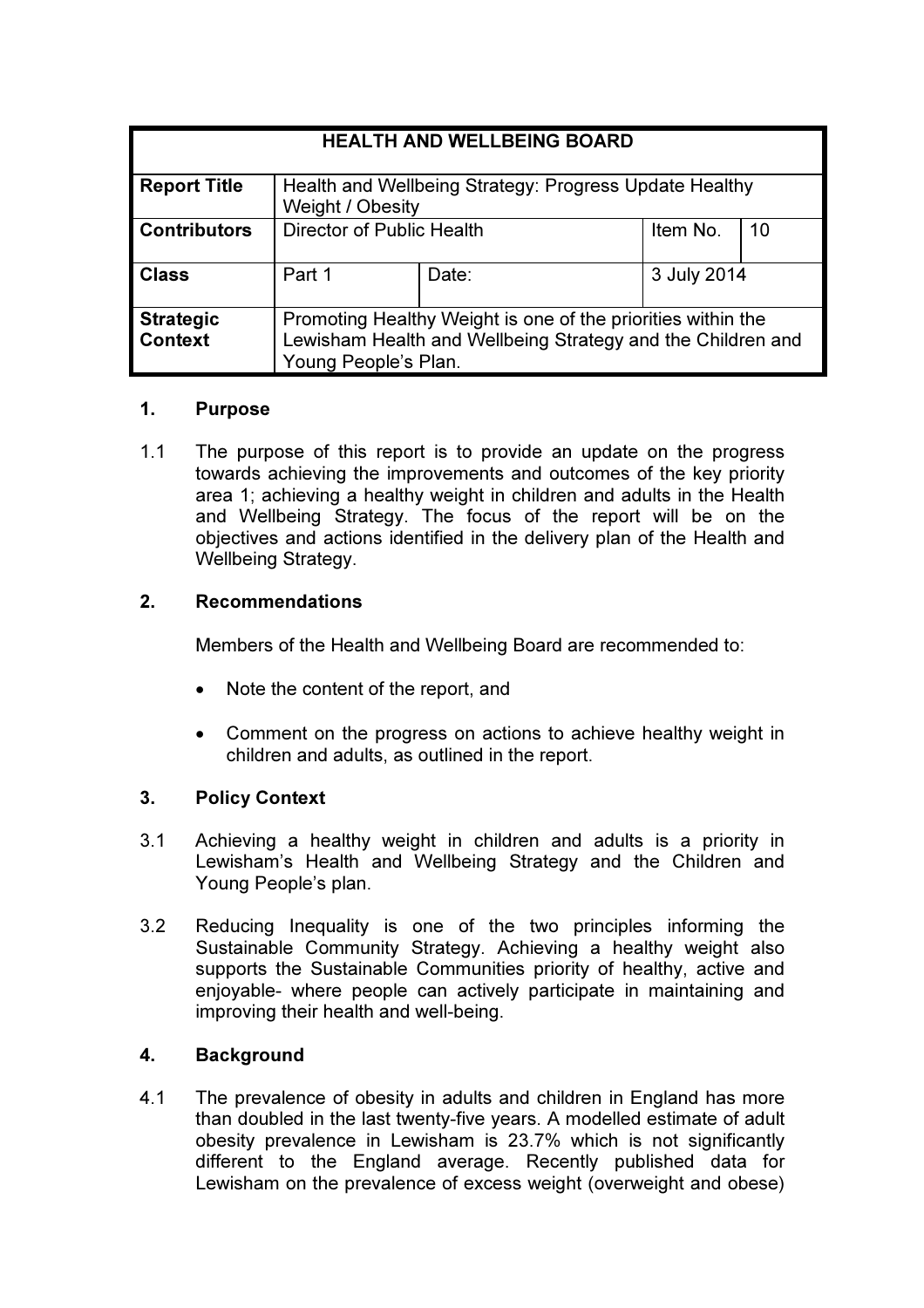in adults is 61.2%, similar to the national average but higher than the London average (57.3%). Maternal obesity data indicate a higher rate than the England average. For children the prevalence of obesity is significantly higher than the England average with 10.7% of reception children and 23.3% of year 6 children obese (2012/13). Obesity levels tend to be higher in deprived areas.

- 4.2 This report covers progress towards achieving the improvements and outcomes of the key priority area 1; achieving a healthy weight in children and adults in the Health and Wellbeing Strategy. The focus of the report will be on the objectives and actions identified in the delivery plan of the Health and Wellbeing Strategy. This work is undertaken in partnership by strategy agencies, the voluntary and community sector and by individuals. The objectives in the delivery plan reflect the work of a number of strategies and plans. Detailed plans are available for Breastfeeding, Promoting Healthy Weight in Children and Families Strategy, Physical Activity Plan, Lewisham Food Strategy and Workplace Health.
- 4.3 For this key priority area the Health and Wellbeing Strategy wants to achieve the following:
	- Lewisham residents to take up opportunities to be physically active and for all children to engage in regular physical activity.
	- Help to be available to everyone who could benefit from weight management and to see a significant reduction in the percentage of children and adults who are obese.
	- The maiority of fast food outlets to offer healthier food options, and no new outlets to open.
	- Children in Lewisham to have the same weight distribution as children living in England in 1990.
	- A signficant reduction in the prevalence of type 2 diabetes and coronary heart disease.

# 5. Performance

5.1 Local data for childhood obesity has been available for six years from the National Child Measurement Programme (NCMP). Childhood obesity rates remain significantly higher than the England rate and for 2012/13 Lewisham remains in the top quintile of Local Authority obesity prevalence rates for Year 6. Reception year performance has improved and Lewisham is now in the second quintile. The latest NCMP results (2012/13) show that 10.7% of Reception children are at risk of obesity and this rises to 23.3% in Year 6. The target set for the school year 2012/13 for obesity in Reception (12.2%) and Year 6 (24%) was achieved. As in previous years the proportion of obese children in Year 6 was more than double that of Reception year children, similar to the national results.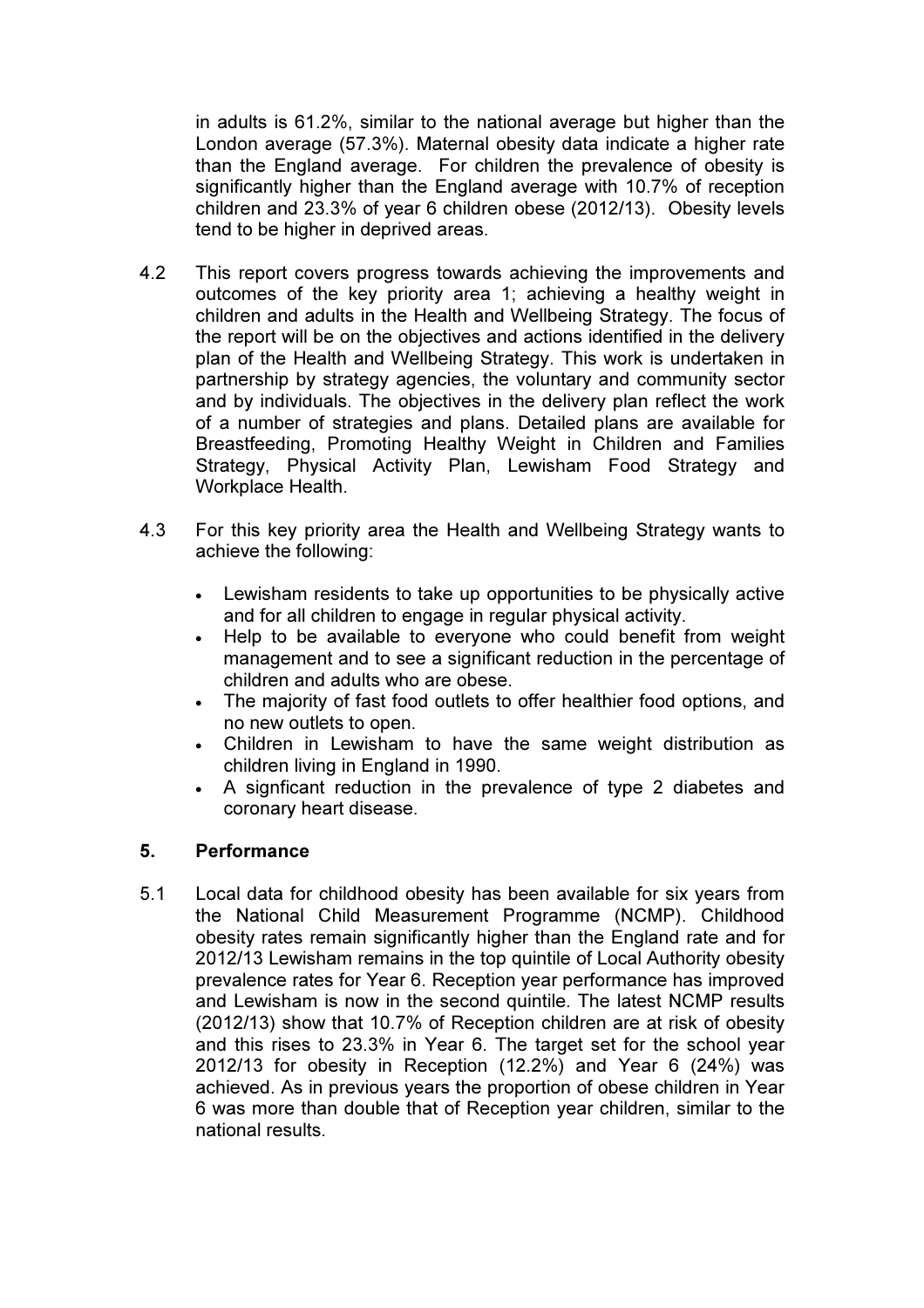5.2 Local analysis of the data reveals that for the six years data has been collected (2007/8 to 2012/13) there is slight variability but no consistent trend over the period in obesity rates in either cohort of children.





- 5.3 The three year average at ward level shows higher levels of obesity prevalence in the most deprived wards but these are not statistically significant. The national results of the NCMP have shown a strong positive relationship exists between deprivation and obesity prevalence for children with obesity prevalence being significantly higher in deprived areas. The high levels in Lewisham reflect this.
- 6. Progress update towards achieving the improvements and outcomes on the key priority area: achieving a healthy weight during 2013/14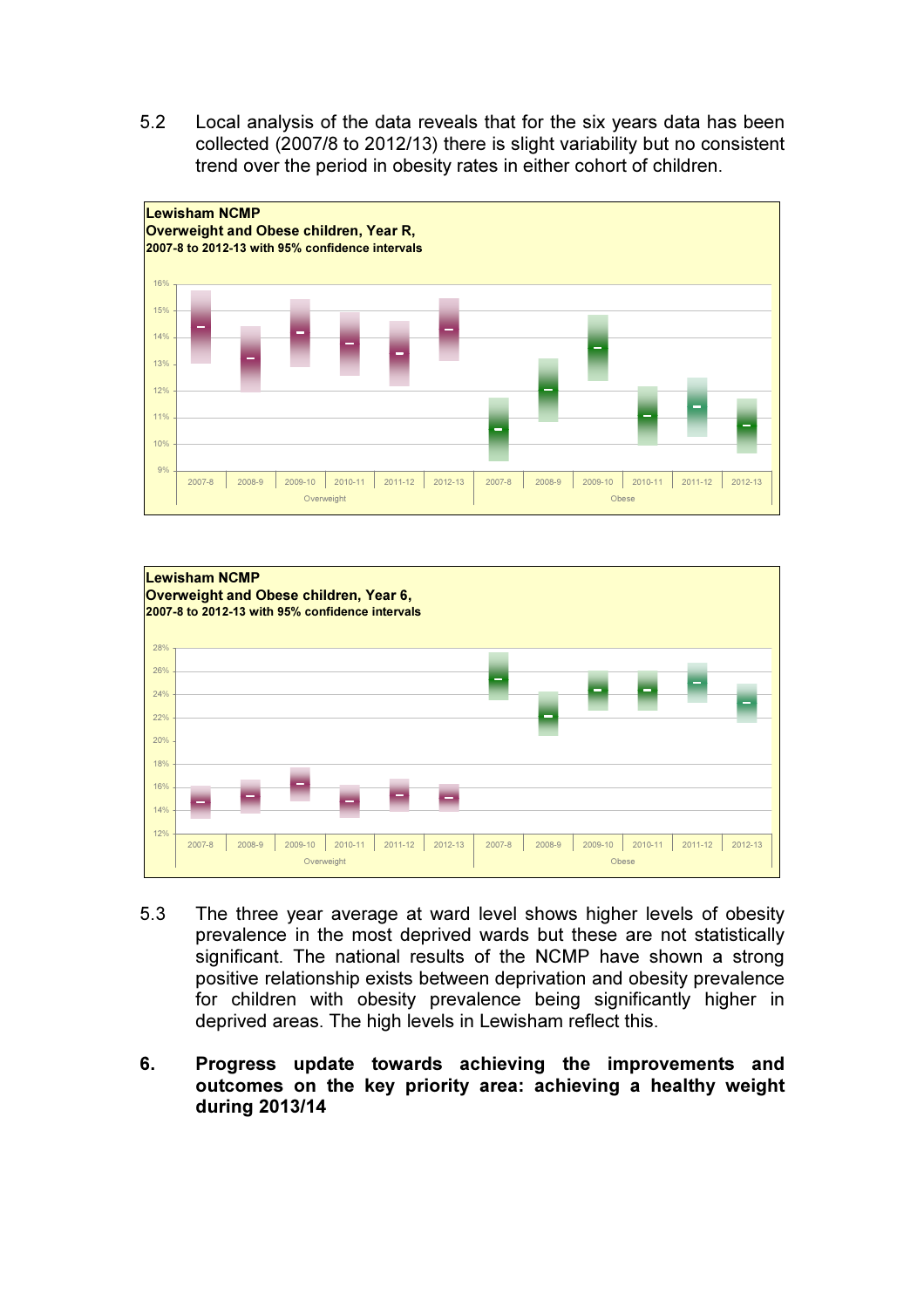- 6.1 There are nine objectives in the delivery plan for this priority area. The following section provides:
	- a description of the activities and actions for each objective,
	- the indicators used to measure progress for the actions and
	- the progress towards achieving the outcomes with a timescale that is annual or to be completed during 2013/2014.

## 6.2 Capacity building /training – development of knowledge and skills around nutrition, physical activity and healthy weight to deliver effective brief interventions

- 6.2.1 The indicators used for this objective are the number of staff attending training. There has been significant progress made towards achieving this objective with over 600 staff attending training on nutrition, physical activity and weight management during the year. Examples of the achievements and the numbers attending training during the period include;
- 6.2.2 Specific training becoming mandatory for some practitioners e.g. raising awareness of maternal obesity is now part of the mandatory training at Lewisham and Greenwich NHS Trust and all midwives attended an annual update (122 staff); all health visitors have to attend training on introducing solids (36 staff attending).
- 6.2.3 The Let's Get Moving physical activity pathway was delivered in 20 GP surgeries with 120 primary care staff received training. Sessions were also delivered to the wider community. In total over 300 received the Let's Get moving training.
- 6.2.4 Training on nutrition and weight was also delivered to 145 staff and volunteers with 86% responding they would alter their work practices after attending the training. A successful obesity event for GP's was held in December with over 80 staff attending representing over 24 practices.
- 6.2.5 The Fitness for Life training for primary schools teachers resulted in 12 schools running the programme with 50 classes. It is expected that schools will fund this programme from the school sports premium from 2016 onwards.

# 6.3 Breastfeeding support services – providing easier access to breastfeeding and infant feeding support

6.3.1 There has been significant progress made towards this outcome over the year. The indicators for this objective include: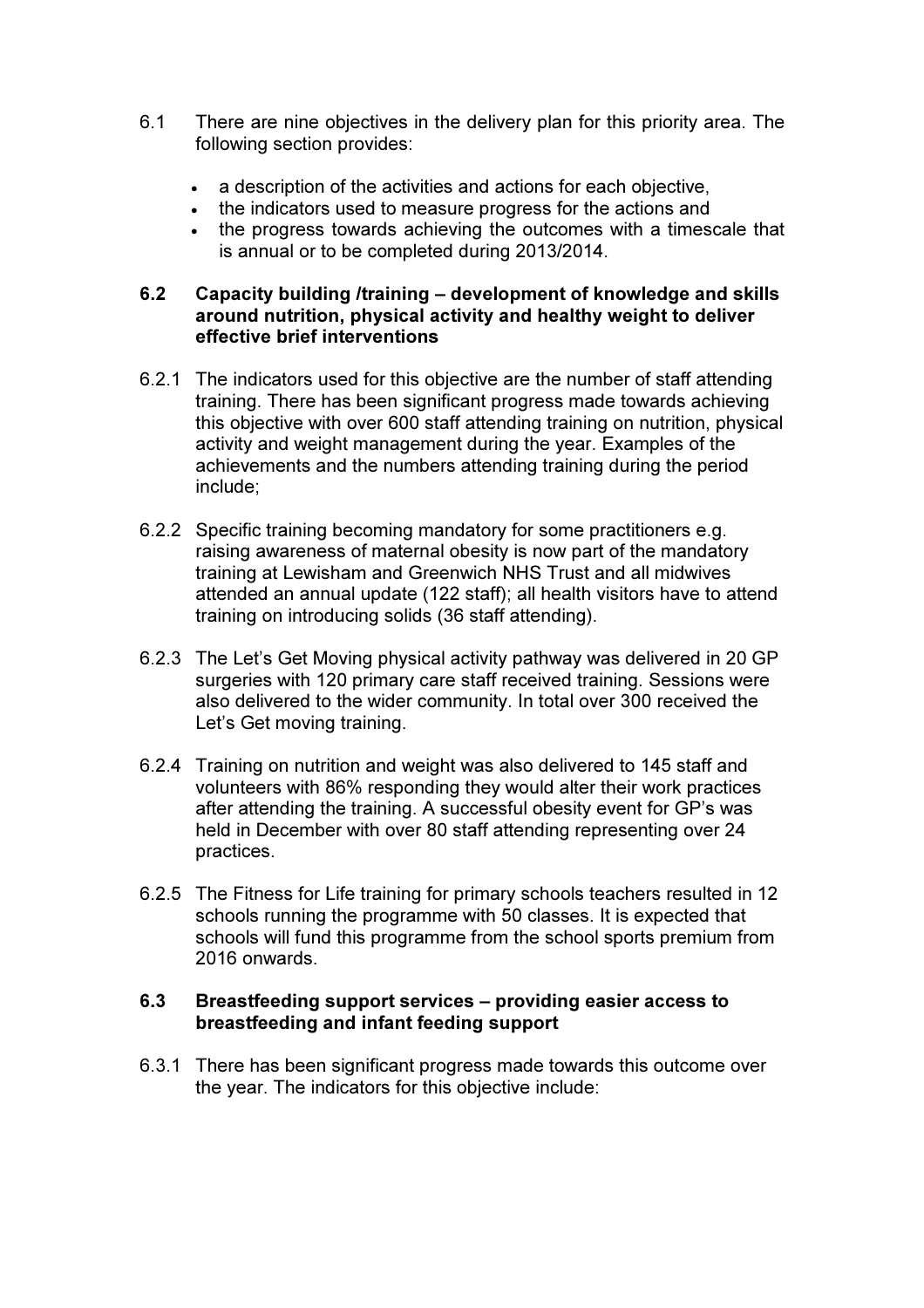- 6.3.2 The UNICEF Baby Friendly community stage two award was achieved as scheduled in February 2014. The maternity services will have their final Stage 2 assessment before September 2014. Children's centres too are considering how they can also work towards Baby Friendly accreditation so that they can work more closely with health visitors and maternity services in supporting mothers to breastfeed.
- 6.3.3 Increasing breastfeeding rates and the proportion exclusively breastfeeding at 6-8 weeks is a key priority for Lewisham. Babies who are not breast fed have an increased chance of being obese. Measures to support breastfeeding women in the community include:
	- Seven weekly breastfeeding 'Baby café local' drop-ins in Lewisham, supporting over 600 new mothers and over 2000 attendances during 2013/14.
	- A successful breastfeeding peer support programme resulting in 25 active volunteer peer supporters helping to support mothers within the breastfeeding groups and on the post natal ward in Lewisham.
- 6.3.4 A challenge has been lack of data on breastfeeding initiation and prevalence at 6-8 weeks to monitor performance during the year. This has been due to changes in the reporting procedure for breastfeeding. Nationally data submissions did not have sufficient data coverage to publish data and Lewisham resubmitted data in May. The results for 2013/14 are expected to be available in July.

# 6.4 Healthier catering – working with early years settings, schools and fast food outlets to increase the range of healthy food options available

- 6.4.1 Increasing school meals is the only indicator with a timescale for this period but there has been some progress with working with early year's settings and fast food outlets to increase the range of healthy food options.
- 6.4.2 The proportion of primary school pupils taking school meals has increased from 53% in 2008/09 to 63.1% in 2013/14. It is expected that this will significantly increase next year as in September 2014 all children in key stage 1 (Reception, years 1 and 2) in state-funded schools will be entitled to free school meals. In secondary schools increasing uptake of school meals has proved challenging with pupils less likely to take school meals with the uptake remaining between 32- 35% during this period. Examples of work to increase uptake of school meals in this area included; the school catering contract achieved the silver Food for Life award, a review of the secondary school menus was completed and engaging with parents in children's centres and community events to promote school meals to families.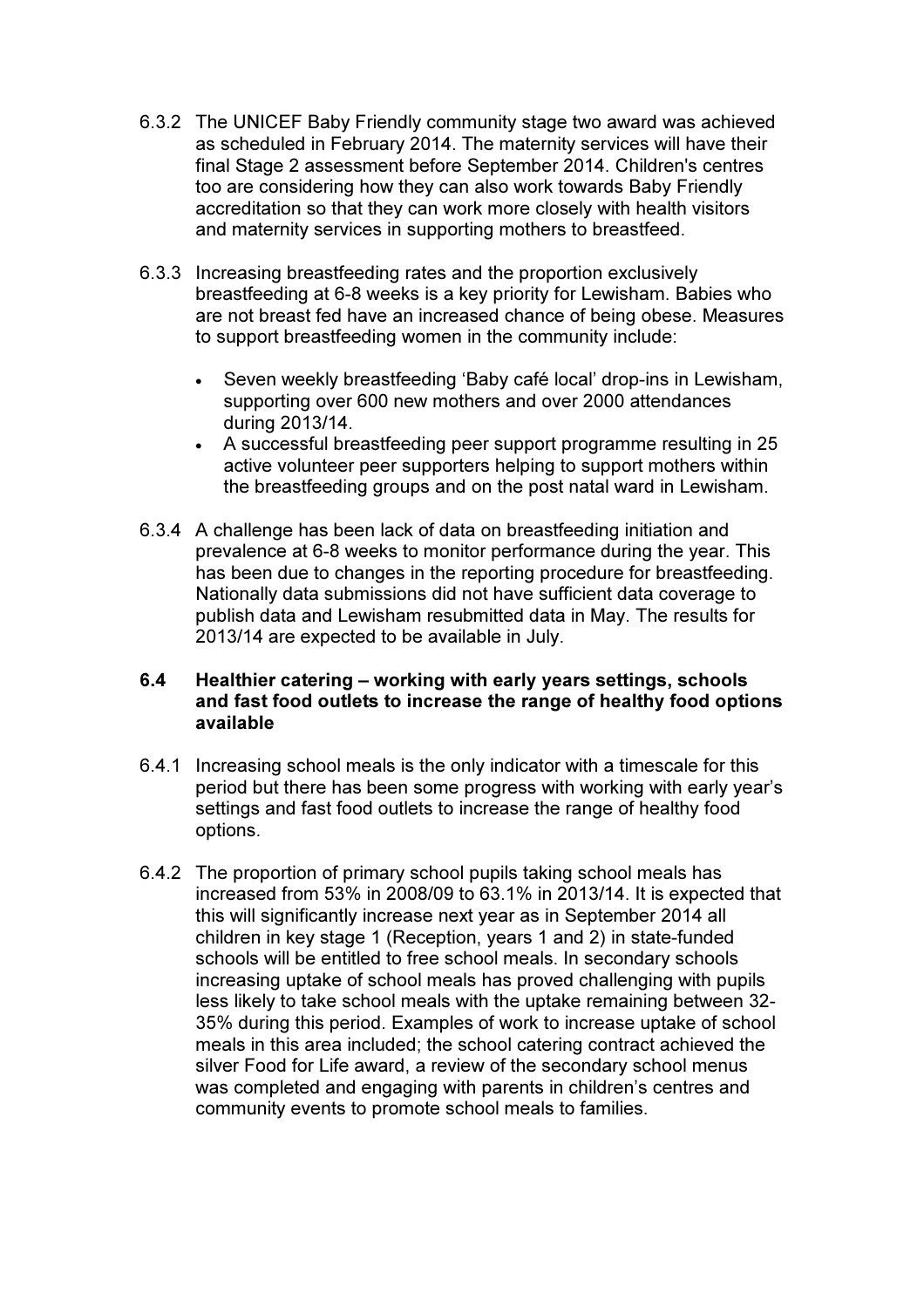- 6.4.3 Early years settings have been encouraged to adopt the voluntary food and drink guidelines for early years settings, over 30 settings attended the first round of training with further training planned during 2014. Work is on schedule to meet the target of 50% of settings signed up to the guidelines by March 2015.
- 6.4.4 Work began on implementing the Healthier Catering Commitments in fast food outlets in Lewisham in 2013. Fifteen businesses have already been successful in meeting the criteria for the scheme and further work is planned with another 40 businesses during 2014.

# 6.5 Healthier built environment – working with others to create spaces and homes that support health and wellbeing

- 6.5.1 Work is ongoing on the actions to support this objective with indicators relating to planning, increased active travel and increasing number of community gardens due to be reported in 2015 or beyond.
- 6.5.2 Success in this area includes approval to include a planning policy in The Development Management Local Plan to prevent the establishment of new hot food takeaway shops in close proximity (400m) to schools.
- 6.5.3 Cycle parking has been installed along the route of the new super cycle highway in New Cross with TFL funding.

# 6.6 Physical activity programmes – providing access to a range of activities in schools and in the community

- 6.6.1 The indicators relating to this objective include increased participation in activities by children and adults. The timescales for reporting are March 2015. Access to a wide range of physical activity or healthy lifestyle programmes has been available to schools and the community and this work is ongoing. Examples of participation rates for each activity in 2013/14 include:
	- Thirty two primary schools participated in the Hoops4health programme, an accredited healthy lifestyle programme based on basketball. This service will be de-commissioned from 2016 and it is anticipated that schools will continue to fund this from the school sports premium.
	- Change4Life clubs have been established in many schools and the Youth Sport trust have set a target for School Games Organisers to ensure that all Primary Schools in Lewisham have a Change4Life club to engage disengaged pupils to support healthy active lifestyles. This target has proved to be challenging with not all schools engaging with the programme.
	- Cycle training resulted in around 1000 pupils taking part in Bike ability level 1 and 2 and around 100 children taking part in the holiday courses.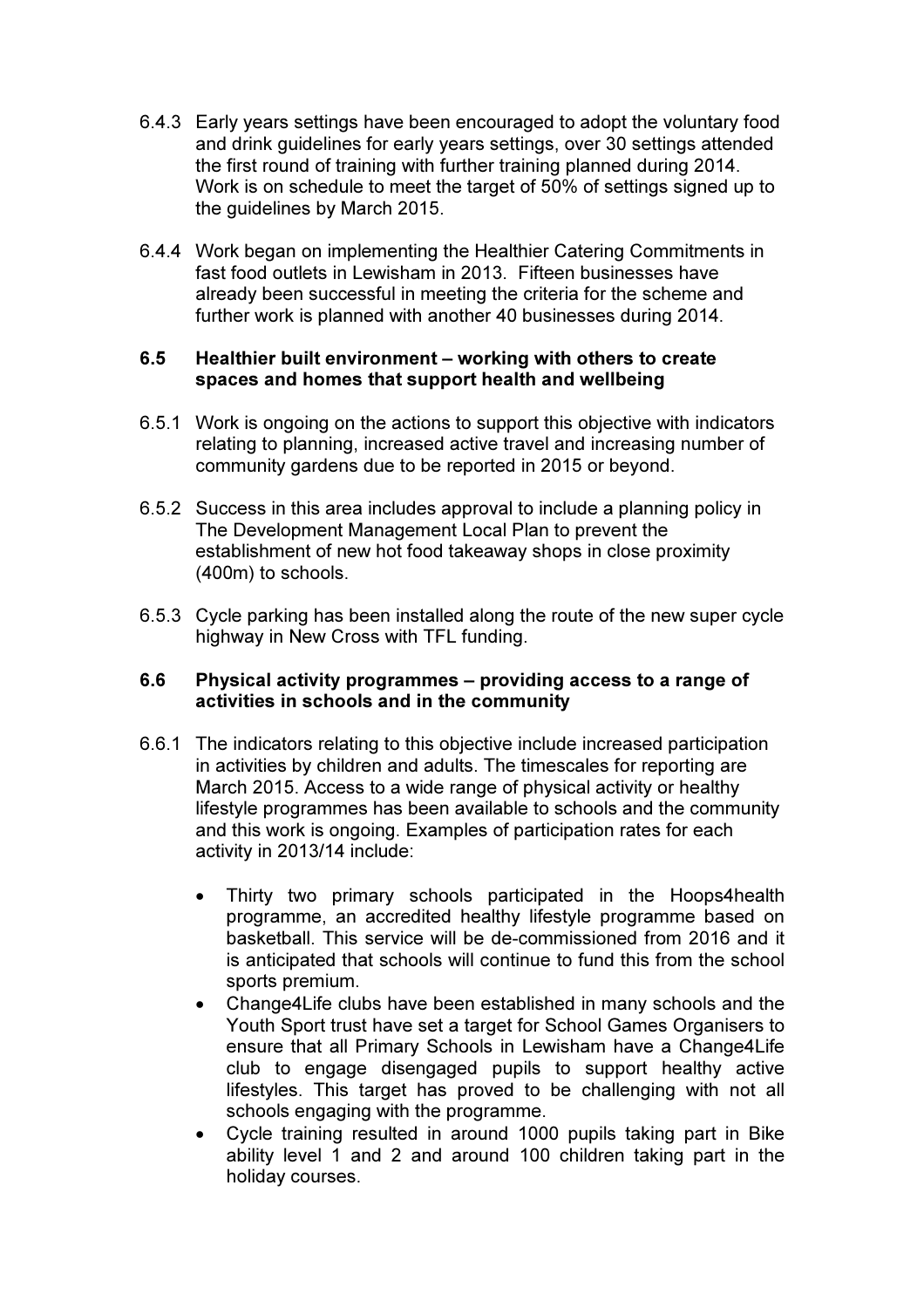- Over 51,000 adults and children accessed the free swimming sessions during the year with numbers ranging from 2398 to 6755 per month.
- The discounted cycle loan scheme had around 500 people take part in the last year; this resulted in 50% buying the bike they borrowed.

## 6.7 Nutrition initiatives – working with communities to improve healthy eating and cooking skills of residents

- 6.7.1 There has been significant progress on activities to improve healthy eating and cooking skills of residents, unless specified the indicators used for this objective are the number of participants supported by each activity.
- 6.7.2 The universal free vitamin D (Free D) scheme launched in November has proved to be very successful in engaging with the community and has had a very positive response from families. The vitamins are now easily accessible with around 60 distribution points in the borough including 46 community pharmacies, health centres and children's centres. In the first 4 months over 2500 bottles of women's tablets and 4000 bottles of children's drops were issued. Early indications are that the scheme is reaching 20-30% of those eligible, in line with the target of 25%.
- 6.7.3 Healthy eating on a budget cookery courses were commissioned and delivery started in December 2013, a total of 6 courses were delivered during the year recruiting 99 participants.
- 6.7.4 Community projects continue to be supported by nutritionists as part of the Downham Nutrition Partnership and North Lewisham plan. Sixteen groups and a total of nearly 850 residents participated in activities during the period. Also the accredited healthy eating and the cookery workshop training offered as part of Public Health promotion training resulted in 11 residents completing the course. Several of these individuals are now supporting local communities by delivering or volunteering in community cookery programmes in the borough.
- 6.7.5 The number of food banks in the borough increased over the year, with currently 6 distribution points operational in Lewisham. Processes are being developed to monitor access on a quarterly basis to all distribution points.

# 6.8 Workplace health initiatives – assisting employers to help their own employees improve their health

6.8.1 There has been some progress on workplace health initiatives with the Council and partner agencies that are represented on the Health and Wellbeing board. Indicators to be reported during this period are feedback from staff that have attended workplace health events.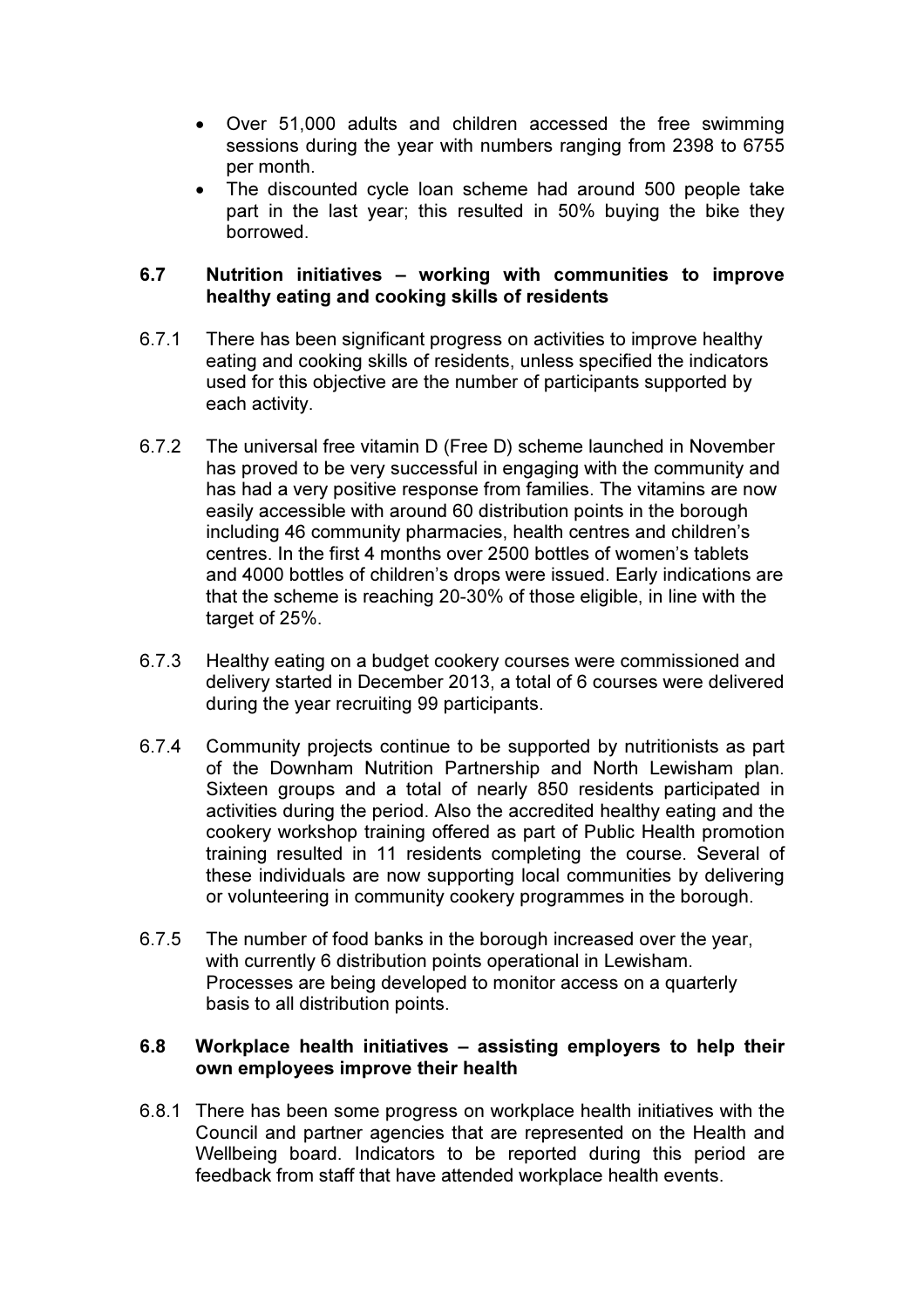- 6.8.2 A joint workplace health group with representation from the Council, Occupational Health providers and Lewisham and Greenwich NHS Trust has been established. Approval is being sought for the Council and partners to sign up top the London Healthy Workplace Charter accreditation. Workplace health events during this period include:
	- Health event delivered in November by Health Trainers who provided lifestyle brief interventions on alcohol awareness and healthy eating.
	- Health checks sessions for local authority staff in January and February resulted in 52 assessments undertaken with a total of 31 staff signed up for some form of follow up lifestyle support.

#### 6.9 Obesity surveillance – monitoring levels and trends of overweight and obesity in the population.

- 6.9.1 The indicators for this objective are to increase participation in the NCMP, to determine the prevalence of maternal obesity and adult obesity as part of the NHS Health checks on an annual basis. There has been improvement in monitoring levels and trends of overweight and obesity in the local population through access to a range of data over the last three years. Data that is now available annually include:
- 6.9.2 Levels of excess weight (overweight and obese) in adults published annually for the first time as part of the Active People Survey. The result for Lewisham is 61.2%, similar to the national average but higher than the London average (57.3%).
- 6.9.3 National Child Measurement programme –The NCMP involves the annual height and weight measurement of all children in reception year and Year 6 in schools; in 2012/13 over 6,000 children were measured (3,565 in Reception and 2,442 in Year 6). The participation rate in Lewisham of 92% (exceeding target of 90%) means that robust data are collected, providing valuable information about the trends in underweight, healthy weight, overweight and obesity in children in Lewisham, which will be used to help plan and deliver services.
- 6.9.4 Prevalence of maternal obesity in Lewisham data from Lewisham and Greenwich NHS Trust for 2010 - 2012 indicates that maternal obesity rates are higher than the national average (21% compared to 17%). The results for 2012 indicate that 51% of women at their booking appointment were overweight or obese, (30% and 21%).
- 6.9.5 Levels of excess weight (overweight and obesity) in adults aged 40-74 years – monitored as part of the NHS health checks, indicate levels of 58.2% (October 2102 to October 2013).

# 6.10 Weight Management programmes – targeting those adults and children already identified as overweight or obese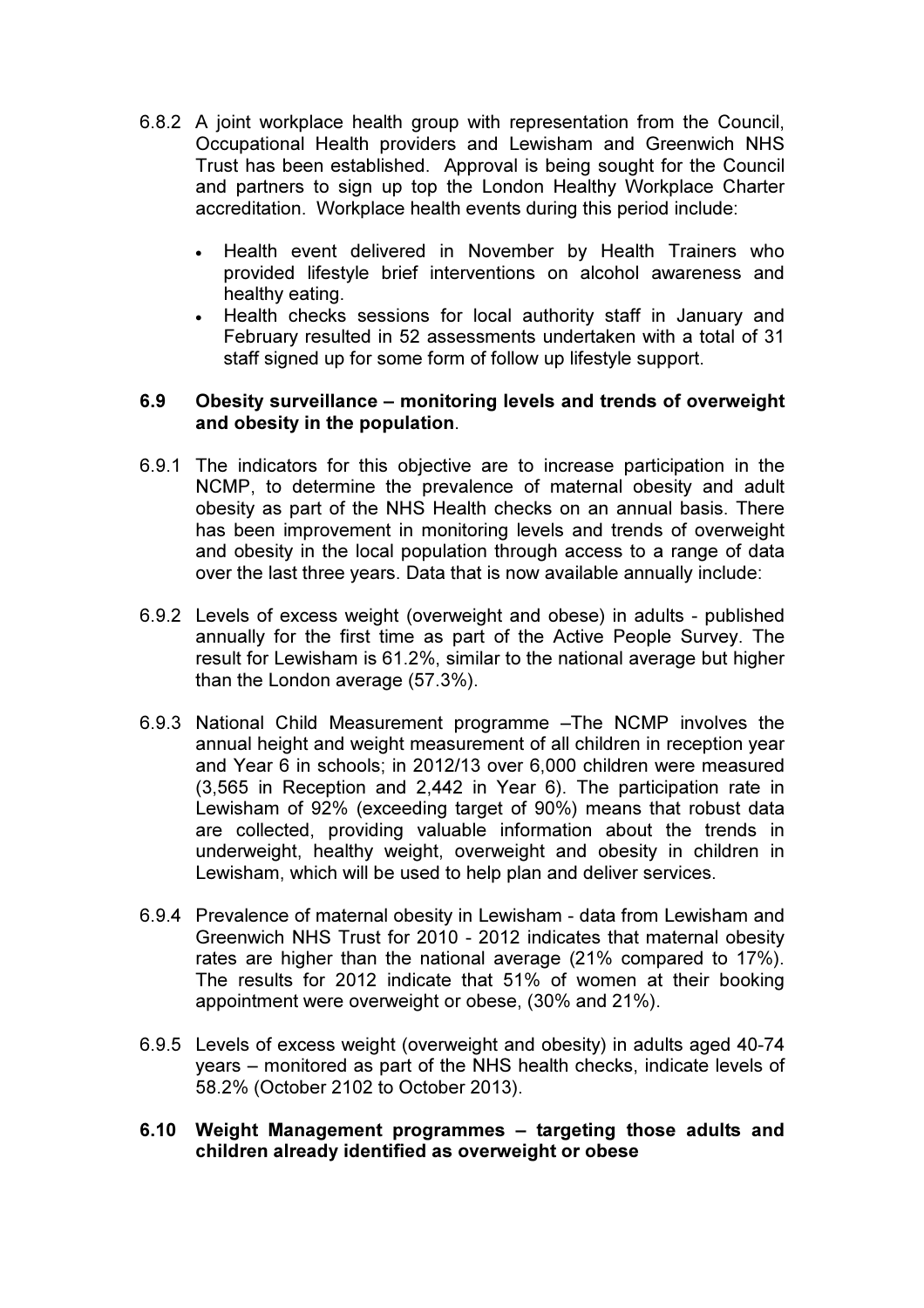- 6.10.1 The indicators for this objective include increased number of referrals and positive outcomes. Two activities reported for this period include the proactive follow up of children as part of the NCMP by school nurses and the commission of a lifestyle referral hub as part of the NHS health Checks. Progress has also been made on developing targeted and specialist weight management programmes which are due to be reported in 2015
- 6.10.2 The healthy weight school nurse team proactively follow up all children identified as very overweight as part of the NCMP to offer telephone advice or referral to the weight management programmes. In 2013 this resulted in over 600 contacts with families.
- 6.10.3 A Lifestyle Referral Hub for those identified as high risk after their NHS Health Check became operational in July 2013 with referrals being received from GP surgeries, pharmacies and community teams. This has resulted in increased referrals to weight management and physical activity programmes between April 2013 and March 2014.
- 6.10.4 A tiered weight management service for adults and children became fully operational in 2013. Referrals to all services have increased during 2013.
- 6.10.5 The children's weight management services offer a variety of Boost and Mend programmes which are accessible in community venues across the borough. Since the services have become fully operational over 200 families have completed the programmes, with positive outcomes on weight, physical activity and dietary behaviours. All services offer on-going support for families for 12 months to help sustain lifestyle changes.
- 6.10.6 The adult weight management services include dietetic weight management clinics, Weight Watchers by Referral, community weight management programme (Shape-up) and support by Health Trainers. In 2013 there were over 1800 referrals to the services with the majority of those completing the programmes achieving a weight loss, with 50% achieving a 5% weight loss (range between 2.5% to over 10%).

# 7. Financial implications

7.1 There are no specific financial implications arising from this report; all activities continue to be delivered within the existing budgets.

# 8. Legal implications

8.1 There are no specific implications arising from this report.